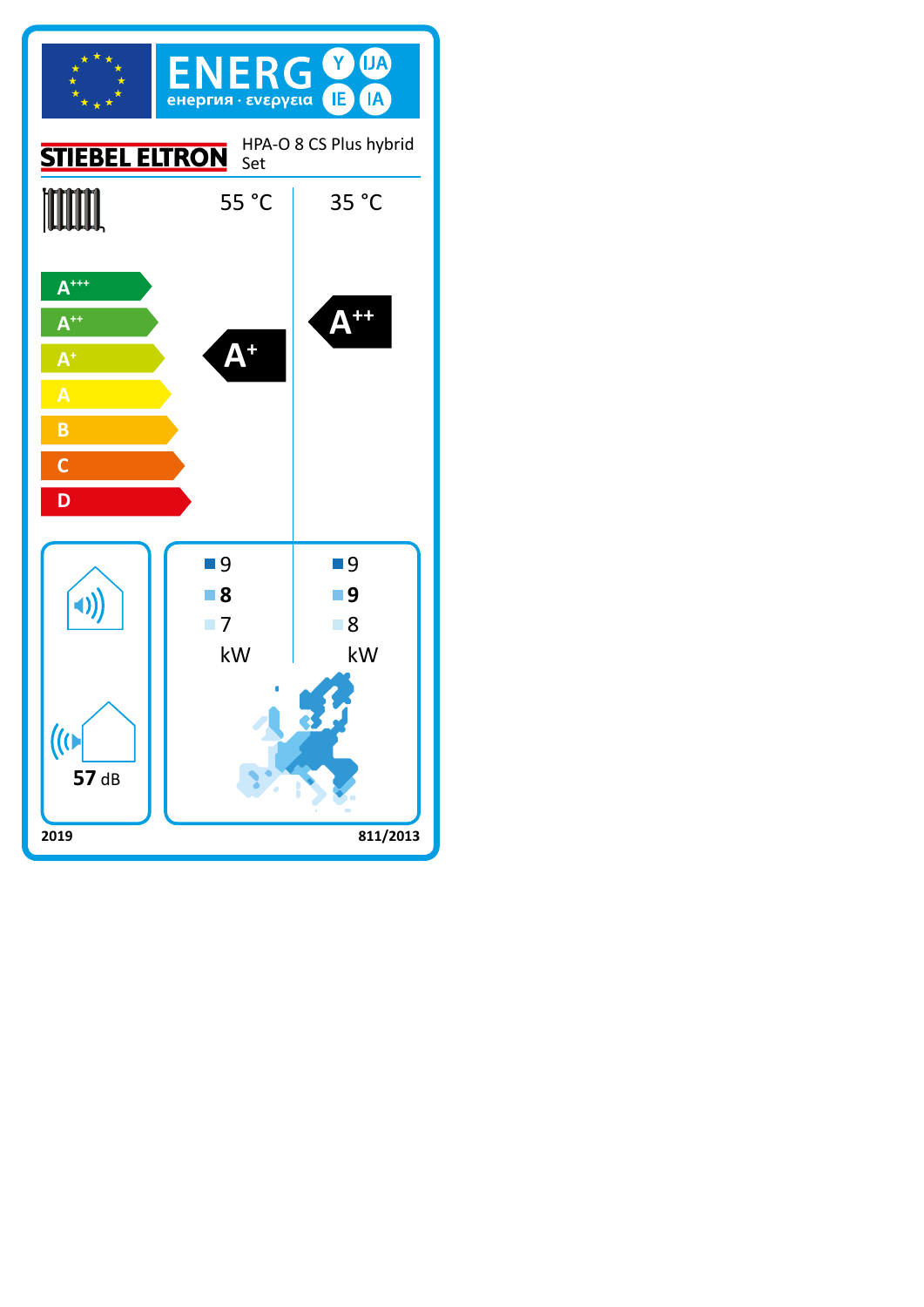### **Product datasheet: Room heater to regulation (EU) no. 811/2013**

|                                                                                                                    |       | HPA-O 8 CS Plus hybrid Set |
|--------------------------------------------------------------------------------------------------------------------|-------|----------------------------|
|                                                                                                                    |       | 201604                     |
| Manufacturer                                                                                                       |       | <b>STIEBEL ELTRON</b>      |
| Energy efficiency class for central heating in moderate climates for<br>medium temperature applications            |       | A+                         |
| Energy efficiency class for central heating in moderate climates for low<br>temperature applications               |       | A++                        |
| Rated heating output in moderate climates for average temperature<br>applications (Prated)                         | kW    | 8                          |
| Rated heating output in moderate climates for low temperature<br>applications (Prated)                             | kW    | 9                          |
| Seasonal room heating efficiency in moderate climates for average<br>temperature applications (ns)                 | %     | 123                        |
| Seasonal room heating efficiency in moderate climates for low<br>temperature applications (ns)                     | %     | 176                        |
| Annual energy consumption in moderate climates for average<br>temperature applications (QHE)                       | kWh/a | 4947                       |
| Annual energy consumption in moderate climates for low temperature<br>applications (QHE)                           | kWh/a | 4253                       |
| Sound power level external                                                                                         | dB(A) | 57                         |
| Rated heating output in colder climates for average temperature<br>applications (Prated)                           | kW    | 9                          |
| Rated heating output in colder climates for low temperature applications<br>(Prated)                               | kW    | 9                          |
| Rated heating output in warmer climates for average temperature<br>applications (Prated)                           | kW    | $\overline{7}$             |
| Rated heating output in warmer climates for low temperature applications<br>(Prated)                               | kW    | 8                          |
| Seasonal room heating efficiency in colder climates for average<br>temperature applications (ns)                   | $\%$  | 111                        |
| Seasonal room heating efficiency in colder climates for low temperature<br>applications (ns)                       | %     | 147                        |
| Seasonal room heating efficiency in warmer climates for average<br>temperature applications $( \nabla \mathbf{s})$ | %     | 158                        |
| Seasonal room heating efficiency in warmer climates for low temperature<br>applications (ns)                       | %     | 209                        |
| Annual energy consumption in colder climates for average temperature<br>applications (QHE)                         | kWh/a | 7599                       |
| Annual energy consumption in colder climates for low temperature<br>applications (QHE)                             | kWh/a | 5710                       |
| Annual energy consumption in warmer climates for average temperature<br>applications (QHE)                         | kWh/a | 2226                       |
| Annual energy consumption in warmer climates for low temperature<br>applications (QHE)                             | kWh/a | 1917                       |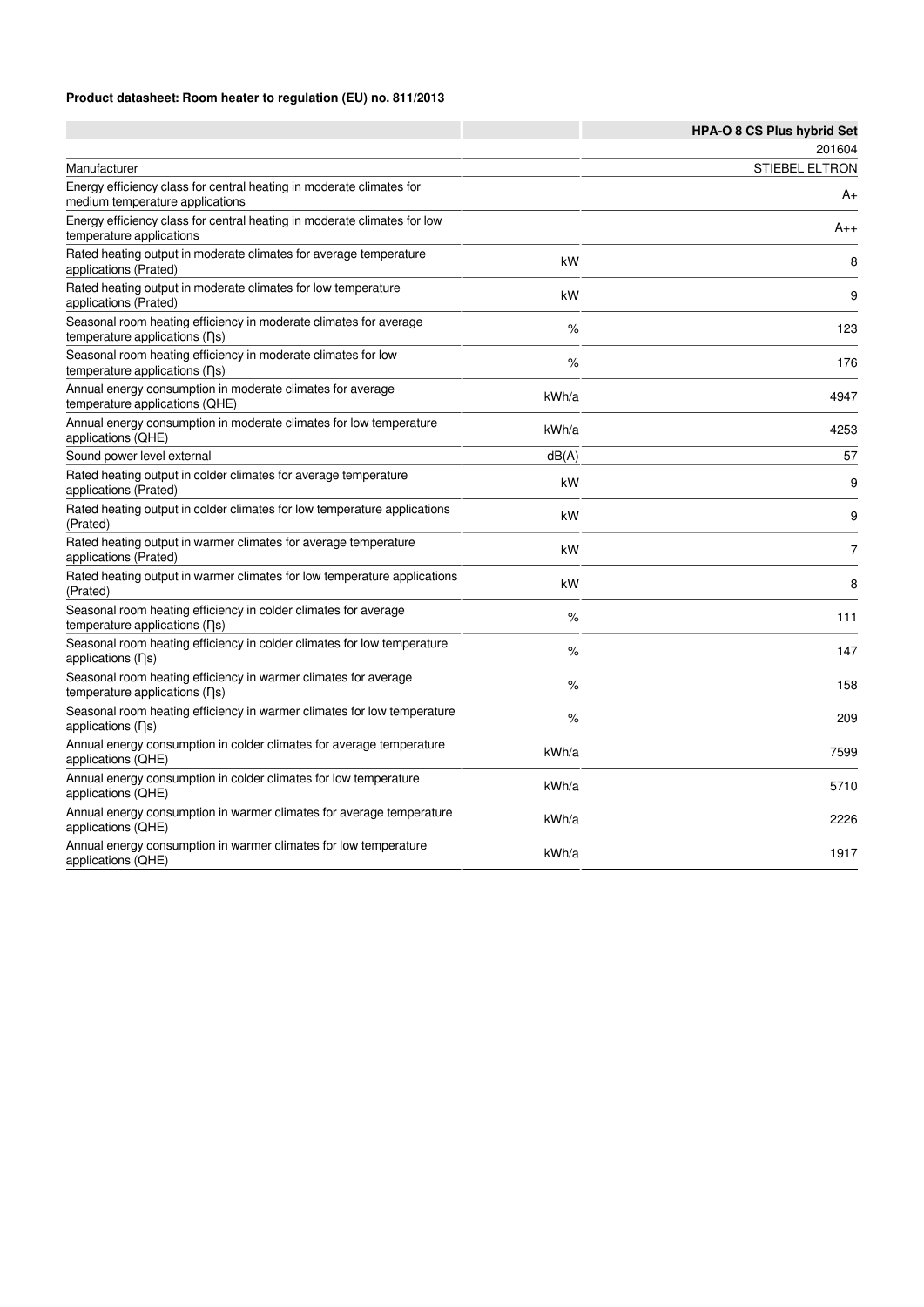



# **STIEBEL ELTRON**

HPA-O 8 CS Plus hybrid Set

# **TOOTAL**

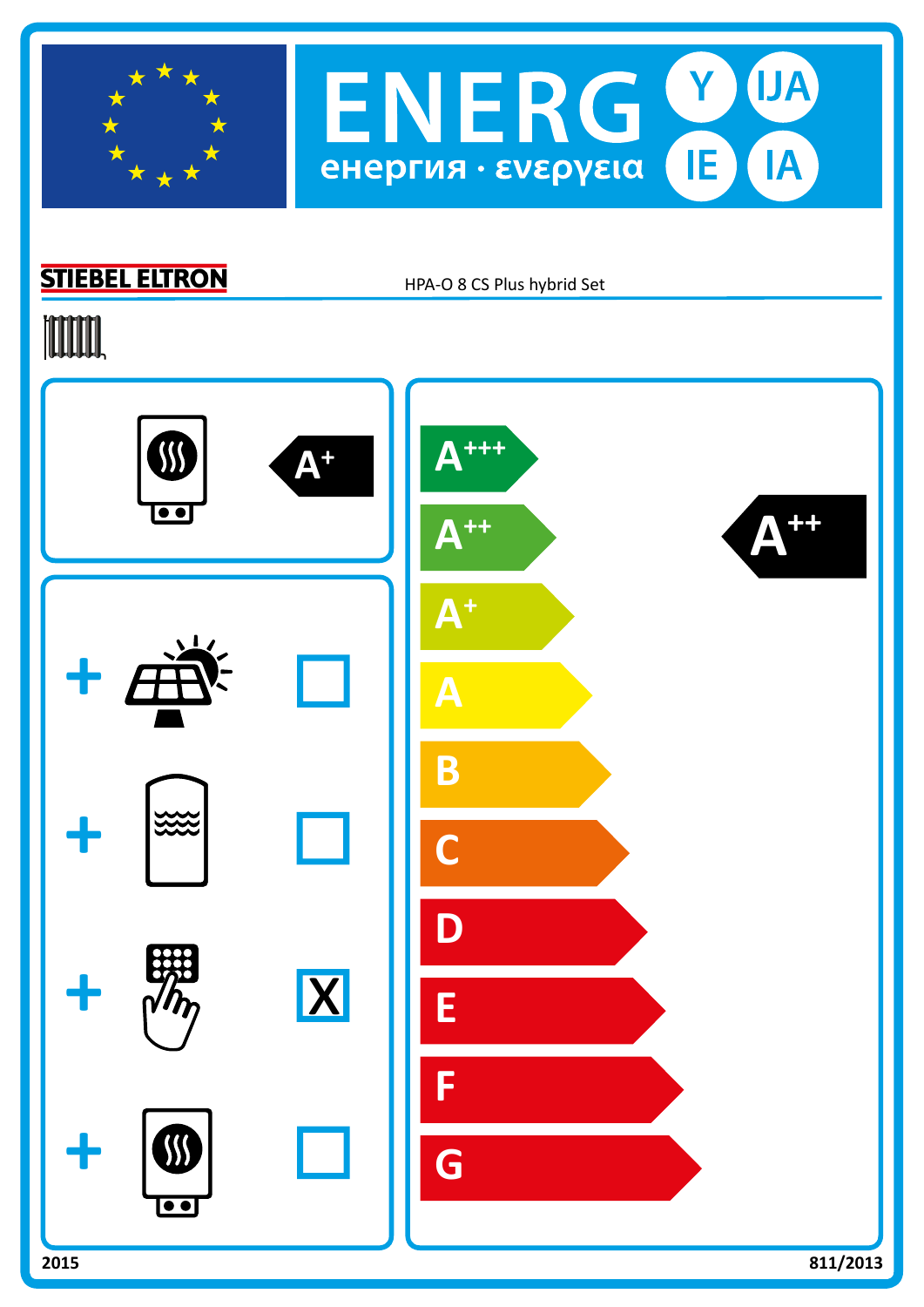### **Product datasheet: Composite system consisting of room heater and temperature controller to regulation (EU) no. 811/2013**

|                                                                                                                                              |      | <b>HPA-O 8 CS Plus hybrid Set</b> |
|----------------------------------------------------------------------------------------------------------------------------------------------|------|-----------------------------------|
|                                                                                                                                              |      | 201604                            |
| Manufacturer                                                                                                                                 |      | <b>STIEBEL ELTRON</b>             |
| Seasonal room heating efficiency in moderate climates for average<br>temperature applications $( \nabla \mathbf{s})$                         | $\%$ | 123                               |
| Temperature controller class                                                                                                                 |      | VI                                |
| Contribution of temperature controller to room heating energy efficiency                                                                     | $\%$ | 4                                 |
| Room heating energy efficiency of composite system under moderate<br>climatic conditions                                                     | $\%$ | 127                               |
| Room heating energy efficiency of composite system under colder<br>climatic conditions                                                       | $\%$ | 115                               |
| Room heating energy efficiency of composite system under warmer<br>climatic conditions                                                       | $\%$ | 162                               |
| Value of differential between room heating energy efficiency under<br>moderate climatic conditions and that under colder climatic conditions | $\%$ | 12                                |
| Value of differential between room heating energy efficiency under<br>warmer climatic conditions and that under moderate climatic conditions | $\%$ | 35                                |
| Energy efficiency class for central heating in moderate climates for<br>medium temperature applications                                      |      | $A_{+}$                           |
| Room heating energy efficiency class of composite system under<br>moderate climatic conditions                                               |      | $A_{++}$                          |